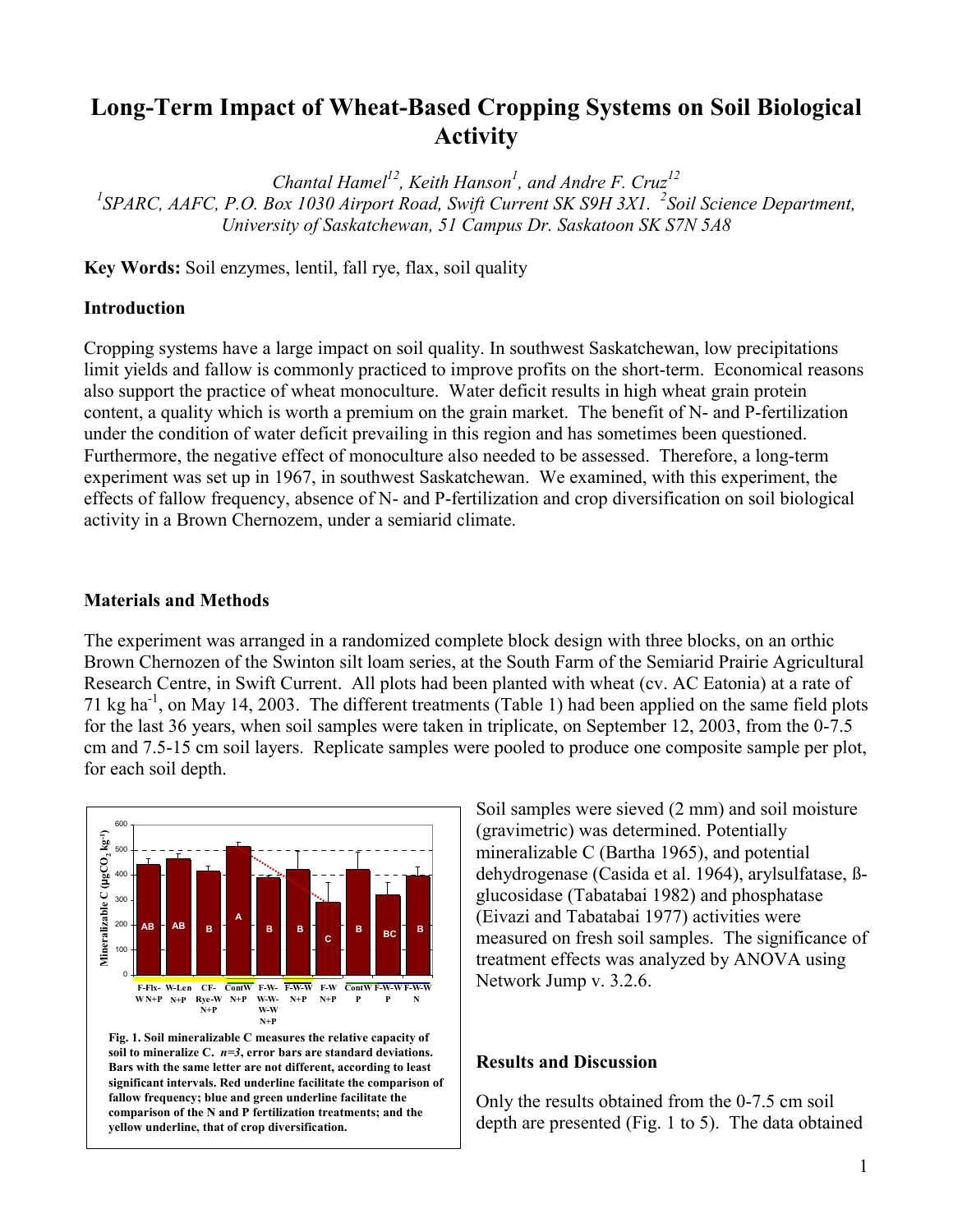from the 0-7.5 and 7.5-15 cm soil depths had the same trends, with stronger treatment effects in the 0-15 cm depth, except in the case of phosphatase and arylsulfatase activities the extent of which was remarkably similar at the two soil depths (data not shown). The absence of difference in phosphatase and arylsulfatase in the 0-7.5 and 7.5-15 cm soil depths suggests that the production of these enzymes by roots is relatively important in the system, as soil microbial biomass is usually more important in the first 7.5 cm of the soil. Soil microbial biomass is currently being measured to confirm this hypothesis. While the ability of plant roots to produce phosphatase is well documented (Alexander 1977; Paul and Clark 1996), the plant origin of arylsulfatase is unreported, to the best of our knowledge.





**Fig. 4. Phosphatase is an extracellular enzyme that cleaves phosphate from orthophosphoric monoesters (Paul and Clark,1996).** *n=3***, error bars are standard deviations. Bars with the same letter are not different, according to least significant intervals. Red underline facilitate the comparison of fallow frequency; blue and green underline facilitate the comparison of the N and P fertilization treatments; and the yellow underline, that of crop diversification.**



**by cellulolytic populations (Alexandre, 1977).** *n=3***, error bars are standard deviations. Bars with the same letter are not different, according to least significant intervals. Red underline facilitate the comparison of fallow frequency; blue and green underline facilitate the comparison of the N and P fertilization treatments; and the yellow underline, that of crop diversification.**



**Fig. 5. Arylsulphatase is an inducible enzyme that is at least partly extracellular and cleaves sulfate from phenol sulphate (Paul and Clark, 1996).** *n=3***, error bars are standard deviations. Bars with the same letter are not different, according to least significant intervals. Red underline facilitate the comparison of fallow frequency; blue and green underline facilitate the comparison of the N and P fertilization treatments; and the yellow underline, that of crop diversification.**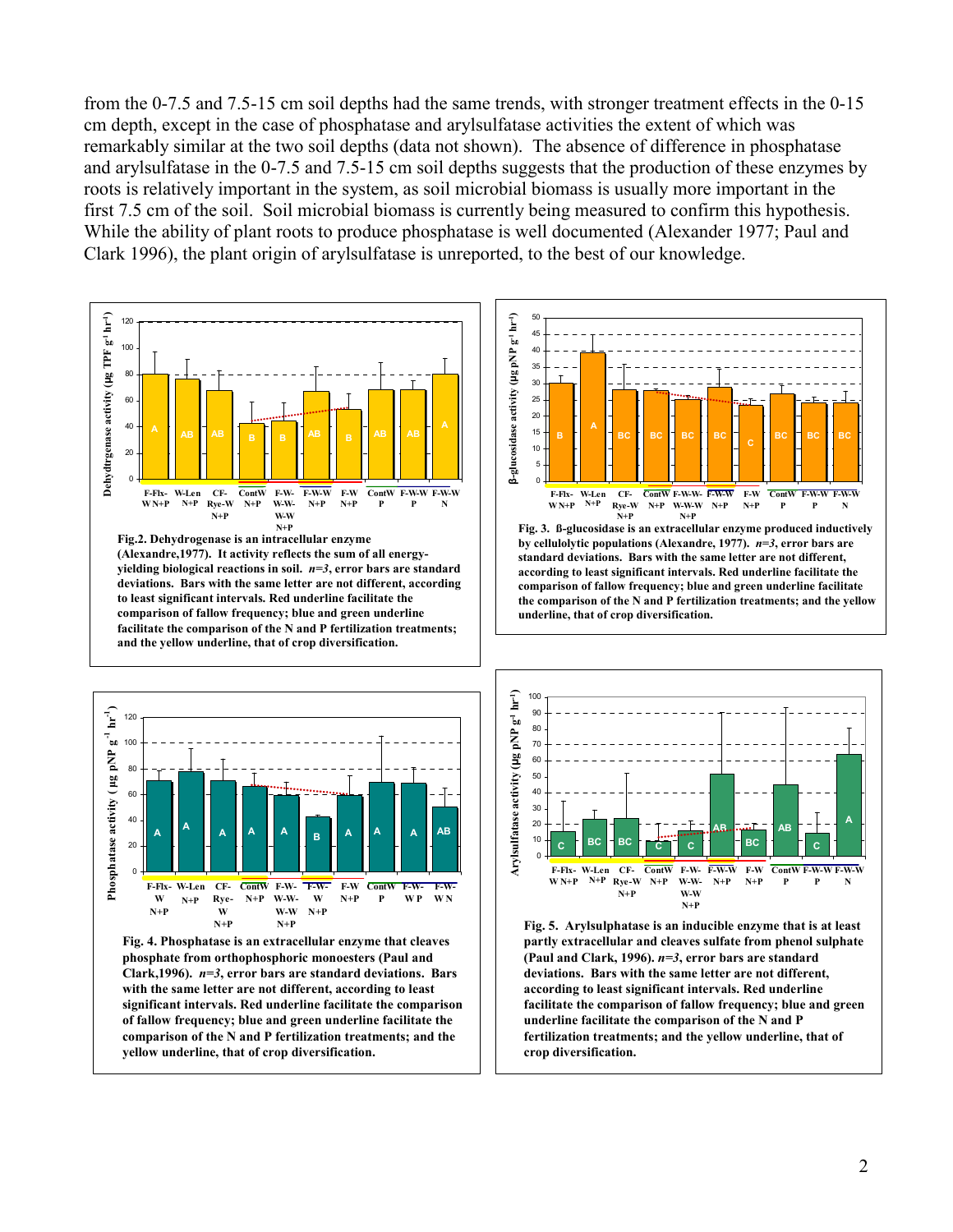*Fallow frequency's effects* : Low fallow frequency was associated with high soil mineralizable C (Fig.1). This effect was expected as plants are the main primary producers in soil.

Fallow frequency did not influence potential soil dehydrogenase activity (Fig.2), but C was more available in plots with lower fallow frequency, suggesting a build up of organic matter in the latter soils.

Fallow frequency did not influence soil potential ß-glucosidase activity (Fig.3). It seems that cellulose decomposition proceeded at a rate such that after one growing season, glucose oligomers from previous year residues had not all been used, resulting in the presence of substantial amounts of glucose oligomers in plots under contW and in those which were under fallow the previous year (F-W / N+P). The absence of fallow frequency effect on ß-glucosidase potential activity also reflects the relative abundance of glucose in all soils. ß-glucosidase is not produced in excess of cellulolytic population needs (Alexander 1977) and is repressed by the product of the reaction (Paul and Clark 1996). Straw had a turnover of 300 days, in an experiment conducted in Saskatchewan (Paul and Clark 1996). In any case, it appears that the supply of glucose oligomers to cellulolitic populations was not a factor limiting their activity under wheat after fallow at least in September, 2003.

Fallow frequency seemed to have an erratic effect on potential soil enzyme activities, as the F-W-W / N+P treated plots did not follow the general relationship found between fallow frequency and the different biochemical activities (see the dashed line on Fig. 1-5). Mineralizable C, dehydrogenase, ßglucosidase and arylsulfatase activities in F-W-W / N+P treated soils exceeded the levels expected from linear relationships between fallow frequency and potential activities, while potential phosphatase activity was lower than expected. These unexpected results may be attributable to a confunding effect of soil moisture, as all plots sampled where planted with wheat the previous year, except those under the F-W rotation, which were under fallow, accumulating water for the 2003 cropping season. The impact of soil moisture on enzyme activity was significant for phosphatase and β-glucosidase activity (Fig. 6a and 7). This suggests that the data collected from F-W plots must be regarded with caution.

If we exclude the F-W data, it can be seen that low fallow frequency in well fertilized wheat monocultures is associated with high phosphatase activity and low arylsulfatase activity. High phosphatase activity indicates a high P demand / P availability in systems with no or infrequent fallow, and suggests that P could limit growth in these systems. A low arylsulfatase activity under cropping systems with no or infrequent fallow suggests a low S demand / S availability in these systems. In general, most of the S used by plants is from organic sources (Paul and Clark 1996). Thus, high arylsulfatase activity in systems with frequent fallow may be related to lower amounts of S-containing labile organic matter in these systems. This is consistent with the measurement of lower amounts of soil mineralizable C under F-W-W (Fig. 1). It is worth noting, however, that the availability of a C source did not seem to limit soil biological activity at the time of sampling, as only potential ß-glucosidase activity, the activity of an enzyme involved in cellulose decomposition, was correlated with potentially mineralizable C (Fig. 6).

*N- or P-fertilization effects:* Absence of N- or P-fertilization in F-W-W plots did not influence soil mineralizable C, dehydrogenase, ß-glucosidase or phosphatase activities (Fig.1-4), suggesting that N and P availability was not limiting any of the F-W-W cropping systems, at least at the time of sampling, and this, in spite that soil available orthophosphate levels varied widely with fertilizer treatments (Hamel et al. 2004). This observation shed doubts on the adequacy of sampling the soil after the crop is harvested, and prevent us to reach any conclusion on the factors potentially limiting wheat growth in the systems under study. Absence of N-fertilization reduced soil mineralizable C under contW, but not under F-W-W (Fig. 1) suggesting that N fertilization becomes more important as cropping intensity increases.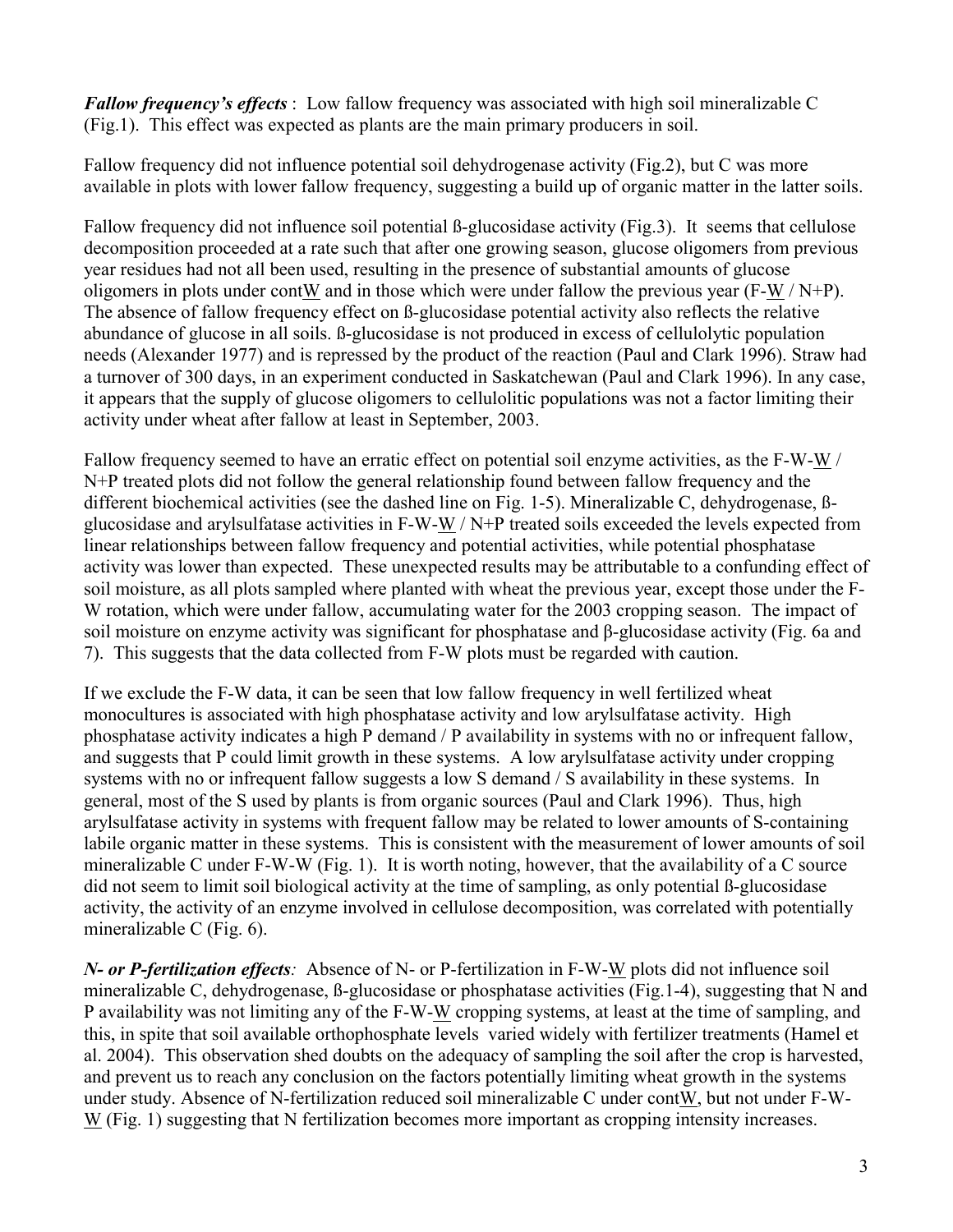Unexpectedly, potential arylsulfatase activity was reduced in absence of N-fertilization under F-W-W, but enhanced in absence of N-fertilization under contW (Fig. 5).

*Crop diversification effects:* Inclusion of a preceding crop of lentil, rye or flax in wheat-based rotations did not influence soil mineralizable C, potential phosphatase or arylsulfatase activity when diversified cropping systems are compared to the wheat-monoculture system with the same fallow frequency (Fig. 1-3). However, lentil largely enhanced overall potential biological activity (dehydrogenase) (Fig. 2) suggesting that at the same soil mineralizable C level, the soil community under W-Len has a superior metabolic performance (more potential activity per unit of soil mineralizable C) than that under contW. Lentil in rotation also increased potential soil ß-glucosidase activity (Fig. 3) indicating a rapid use of glucose, the product ß-glucosidase, in W-Len plot soils. This relatively rapid utilization of glucose under wheat following lentil, a N<sub>2</sub>-fixing plant, may indicate that N availability limits microbial activity in rotations without legume. The causes and consequences of these effects of lentil on soil biological activity should be investigated further.





## **Concluding Remarks**

Enzyme activity was proposed as a sensitive early indicator of the impact of cropping systems on soil quality. We have shown that soil enzyme measurement reflects the status of soils as created under different cropping systems. Enzyme assays revealed that low fallow frequency increases the P demand relative to soil P supply, presumably by reducing the amount of P from labile inorganic sources, and that it reduces S demand in relation to S supply, in our system. S is presumably mobilised through an increase in the size of the soil organic S pool. Low fallow frequency and inclusion of lentils in rotation with wheat enhanced soil biological properties, but little impact of N- and P-fertilization on soil biological activity was found, except under continuous cropping where N-fertilization limits biological quality. Impacts of fertilization might have been better detected if soil sampling had been performed during the growing season, when nutrient needs are maximized by plant nutrient uptake.

We have also found that enzyme activity measurements are influenced by fluctuating environmental variables such as soil moisture level, a property that limits the use of soil enzyme activity as indicator of long-term impact of cropping systems on soils. We believe, however, that the measurement of soil enzymes is a useful tool to study the mechanisms of soil function, when used in combination with modern microbiology techniques and chemical soil analysis.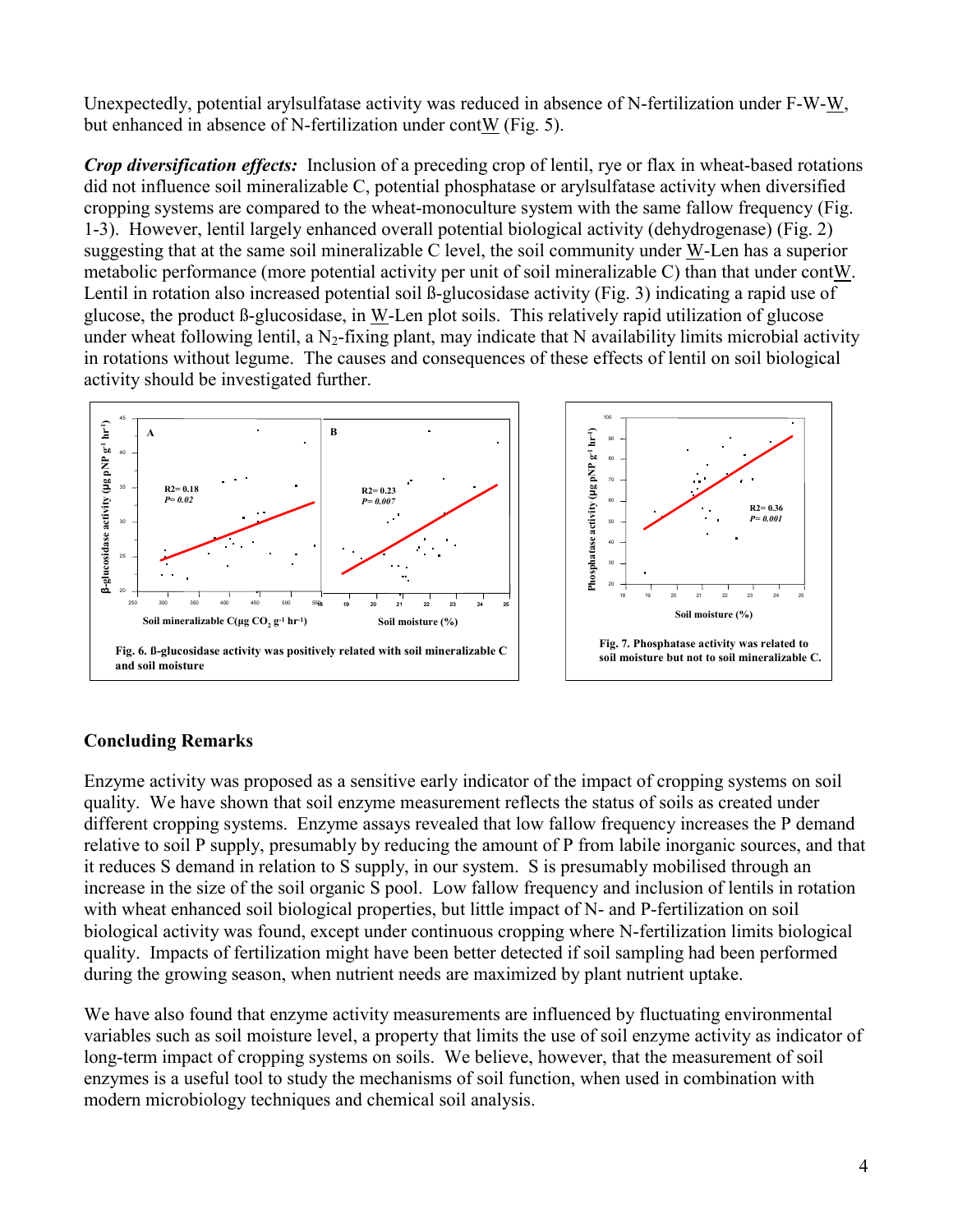| Soil organic C         | Soil organic N         | Abbreviation             | <b>Treatment description</b>                               |
|------------------------|------------------------|--------------------------|------------------------------------------------------------|
| $(0-15$ cm) in<br>1999 | $(0-15$ cm) in<br>1999 |                          |                                                            |
| 36.6                   | 3.6                    | $F-Flx-W/N+P$            | Fallow-flax-wheat, fertilized with N<br>and $P^*$          |
| 41.7                   | 4.2                    | $W-Len / N+P$            | Wheat-lentil, fertilized with N and P                      |
| 42.0                   | 4.1                    | $CF-Rye-W/N+P$           | Chemical fallow-fall rye-wheat,<br>fertilized with N and P |
| 42.2                   | 4.2                    | Cont $\underline{W}/N+P$ | Continuous wheat, fertilized with N<br>and P               |
| 39.7                   | 3.9                    | $F-W-W-W-W-W / N+P$      | Fallow and 5 years in wheat, fertilized<br>with N and P    |
|                        |                        | $F-W-W/N+P$              | Fallow-wheat-wheat, fertilized with N<br>and P             |
| 36.5                   | 3.7                    | $F-W/N+P$                | Fallow-wheat, fertilized with N and P                      |
| 37.9                   | 3.7                    | ContW / P                | Continuous wheat, fertilized only with<br>$\mathbf{P}$     |
| 37.1                   | 3.7                    | $F-W-W/P$                | Fallow-wheat-wheat, fertilized only<br>with P              |
| 35.3                   | 3.5                    | $F-W-W/N$                | Fallow-wheat-wheat, fertilized only<br>with N              |

**Table 1. Treatments applied for 36 years in plots of the Old rotation experiment of AAFC, in Swift Current. The phase of the rotation sampled is indicated by an underline. The levels of soil organic C and N, as measured in 1999, are also presented.** 

\* N and P fertilizers rates applied, where appropriate, were those recommended according to soil tests.

#### **References:**

- Alexander, M. 1977. Introduction to soil microbiology, John Wiley & Sons, New York, Chichester, Brisbane, Toronto, Singapore.
- Bartha, R., and D., P. 1965. Features of a flask and method for measuring the persistence and biological effects of pesticides in soil. Soil Sci. **100:** 68-70.

Casida, L. E., Klein, D. A., and Santoro, T. 1964. Soil dehydrogenase activity. Soil Sci. **98:** 371-376.

Eivazi, F., and Tabatabai, M. A. 1977. Phosphatases in soils. Soil Biol. Biochem. **9:** 167-172.